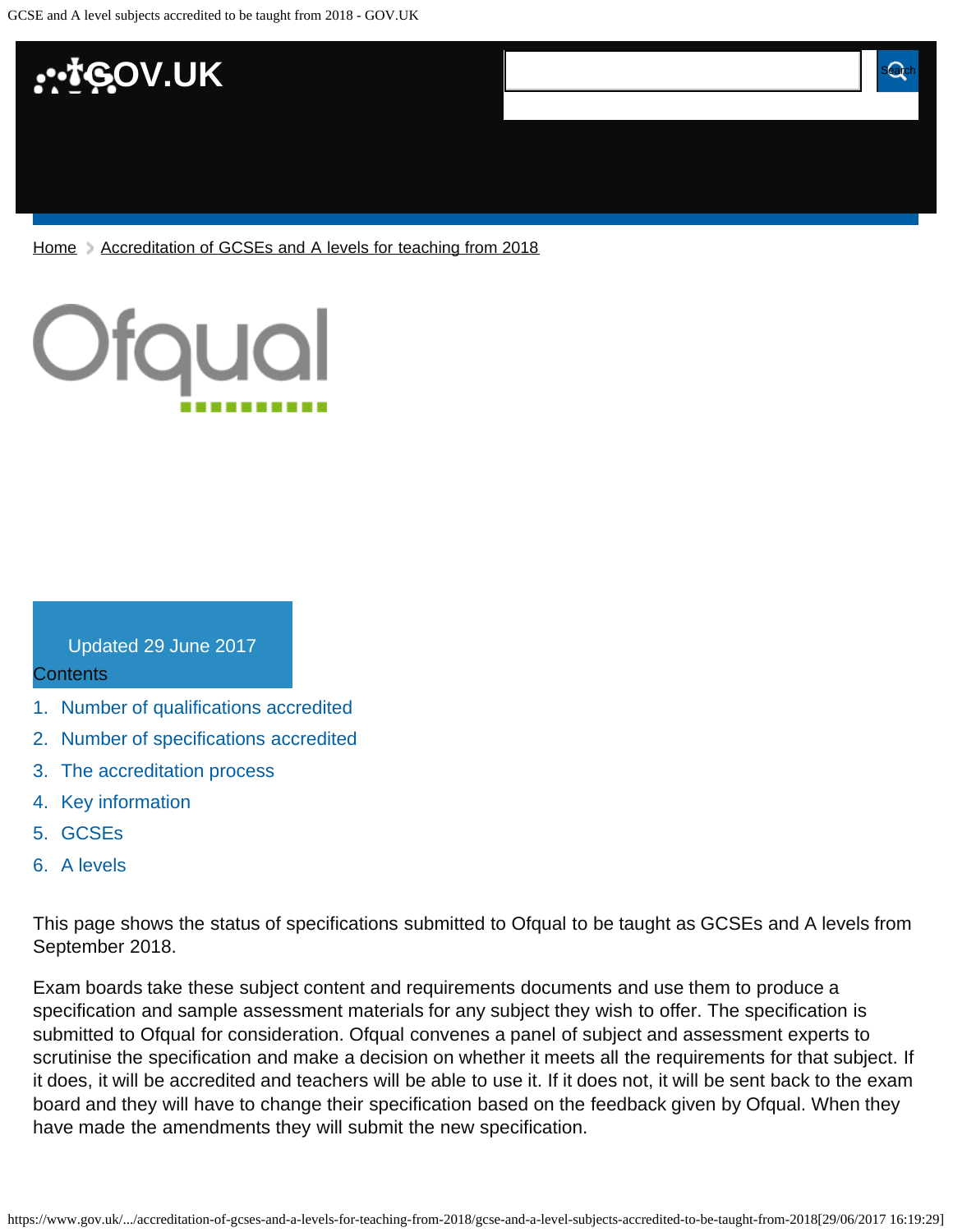## <span id="page-1-0"></span>**1. Number of qualifications accredited**

Each of the 18 subjects in the accreditation process have only 1 specification.

5 GCSE subjects are included in this process.

13 A level subjects are included in this process.

### <span id="page-1-1"></span>**2. Number of specifications accredited**

### **2.1 For teaching from 2017**

See [Accreditation of GCSEs, AS and A levels for teaching from 2018.](https://www.gov.uk/government/publications/accreditation-of-gcses-as-a-levels-for-teaching-from-2017)

#### **2.2 For teaching from 2016**

In 2016 we [accredited 147 GCSE, AS and A level specifications.](https://www.gov.uk/government/publications/accreditation-of-gcses-as-a-levels-for-teaching-from-2016)

### **2.3 For teaching from 2015**

In 2015 we [accredited 122 GCSE, AS and A level specifications.](https://www.gov.uk/government/publications/new-gcses-as-and-a-levels-accredited-to-be-taught-from-2015)

### <span id="page-1-2"></span>**3. The accreditation process**

We have produced a [diagram of the accreditation process.](https://www.gov.uk/government/publications/your-qualification-our-regulation-gcse-as-and-a-level-reforms#attachment_1634078)

## <span id="page-1-3"></span>**4. Key information**

| <b>Entry</b>             | <b>Meaning</b>                                                                                                                                |
|--------------------------|-----------------------------------------------------------------------------------------------------------------------------------------------|
|                          | Specification accredited                                                                                                                      |
|                          | Exam board is not submitting a specification for this subject                                                                                 |
| 'submission due'         | The date the exam board is aiming to submit for accreditation                                                                                 |
| 'awaiting<br>submission' | We are awaiting a submission from the exam board but they have not indicated when we will receive it or the date they<br>indicated has passed |
| 'submission<br>received' | We have received a specification from the exam board and it is awaiting an accreditation decision                                             |

The submission dates are when we receive digital copies of assessment materials. Sometimes we can't begin a review until we receive related, printed materials. This is usually within 1 or 2 working days of a digital submission.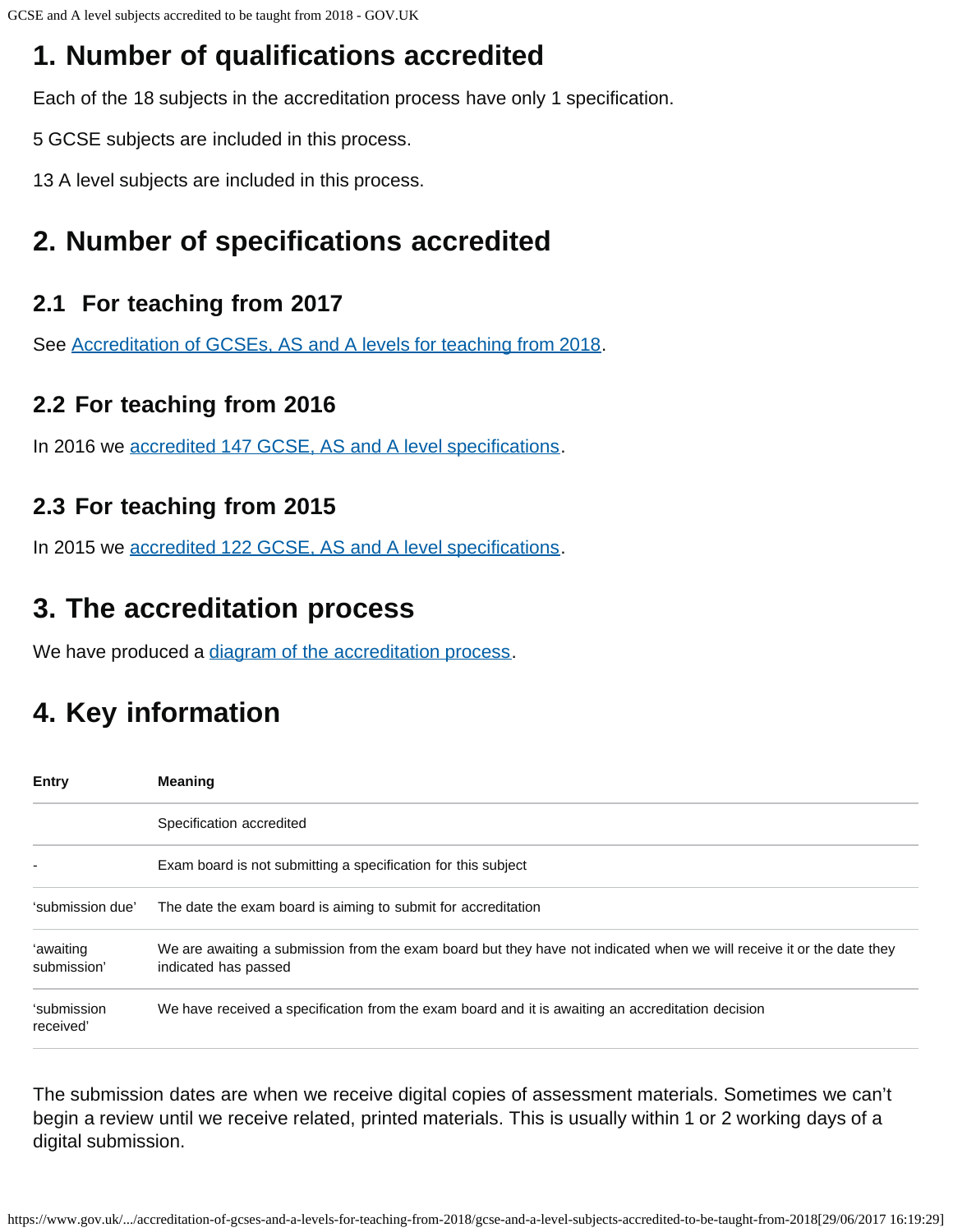# <span id="page-2-0"></span>**5. GCSEs**

| <b>Subject</b>              | <b>Pearson (Edexcel)</b>   |
|-----------------------------|----------------------------|
| <b>GCSE Biblical Hebrew</b> | Awaiting 2nd submission    |
| <b>GCSE Gujarati</b>        | Awaiting 2nd submission    |
| <b>GCSE Persian</b>         | Awaiting 2nd submission    |
| <b>GCSE Portuguese</b>      | 2nd submission due 19 July |
| <b>GCSE Turkish</b>         | 2nd submission due 6 July  |

### <span id="page-2-1"></span>**6. A levels**

| <b>Subject</b>                  | <b>AQA</b>                      | <b>Pearson (Edexcel)</b>        |
|---------------------------------|---------------------------------|---------------------------------|
| Arabic: A level                 | $\overline{\phantom{a}}$        | 1st submission due 19 October   |
| Bengali: A level                | 1st submission due 21 August    | $\overline{\phantom{a}}$        |
| <b>Biblical Hebrew: A level</b> | 2nd submission due 3 August     | -                               |
| Gujarati: A level               |                                 | 1st submission due 19 October   |
| Japanese: A level               | $\overline{a}$                  | 1st submission received 23 June |
| Modern Greek: A level           |                                 | 1st submission received 23 June |
| Modern Hebrew: A level          | 1st submission received 22 June | $\overline{\phantom{a}}$        |
| Panjabi: A level                | 1st submission due 21 August    | ٠                               |
| Persian: A level                | ٠                               | 1st submission due 19 October   |
| Polish: A level                 | 1st submission received 22 June | $\overline{\phantom{a}}$        |
| Portuguese: A level             |                                 | 1st submission due 19 October   |
| Turkish: A level                | $\overline{\phantom{a}}$        | 1st submission due 19 October   |
| Urdu: A level                   |                                 | 1st submission due 19 October   |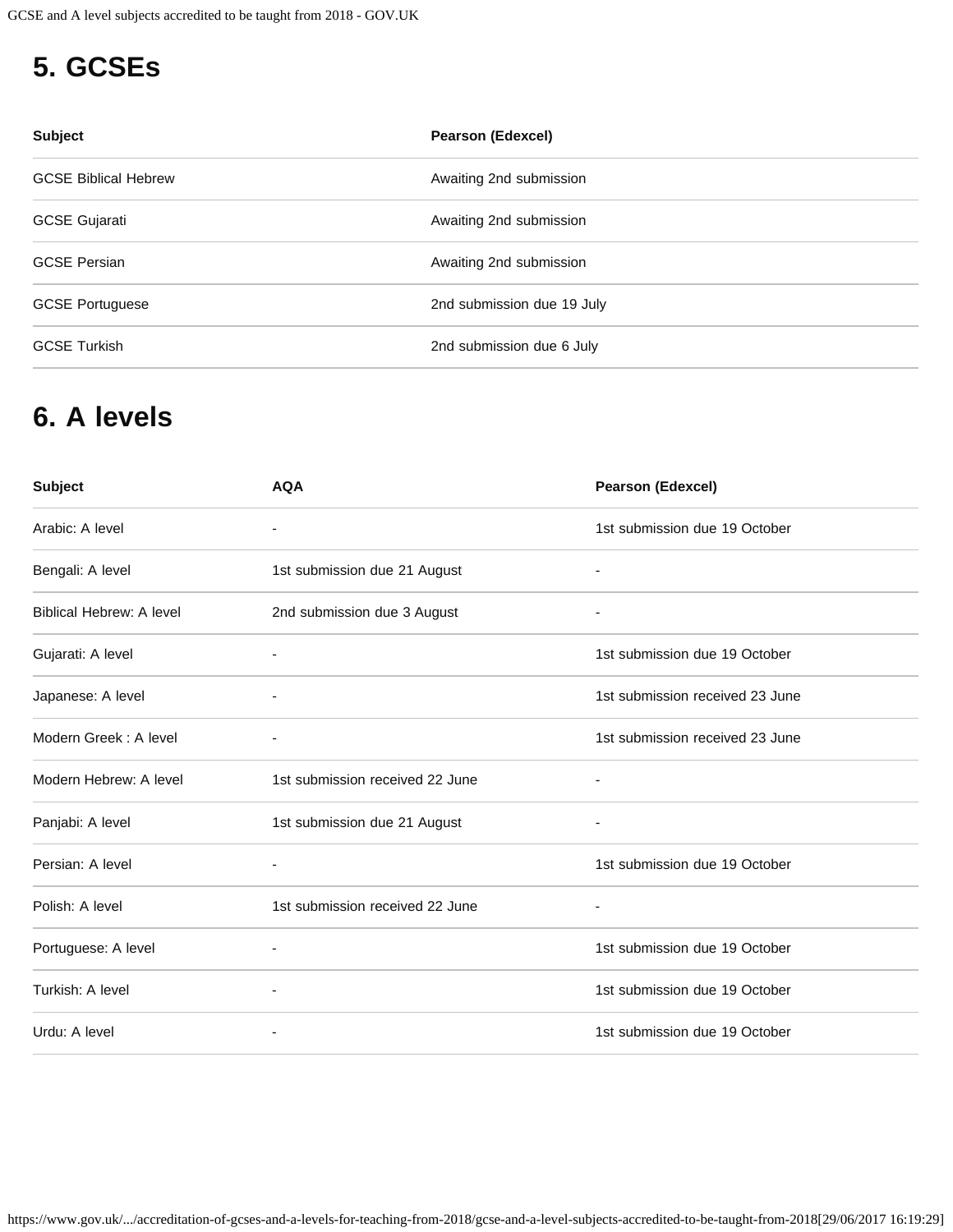Is there anything wrong with this page?

#### **Services and information**

**[Benefits](https://www.gov.uk/browse/benefits)** 

[Births, deaths, marriages and care](https://www.gov.uk/browse/births-deaths-marriages)

[Business and self-employed](https://www.gov.uk/browse/business)

[Childcare and parenting](https://www.gov.uk/browse/childcare-parenting)

[Citizenship and living in the UK](https://www.gov.uk/browse/citizenship)

[Crime, justice and the law](https://www.gov.uk/browse/justice)

[Disabled people](https://www.gov.uk/browse/disabilities)

[Driving and transport](https://www.gov.uk/browse/driving)

[Education and learning](https://www.gov.uk/browse/education)

[Employing people](https://www.gov.uk/browse/employing-people)

[Environment and countryside](https://www.gov.uk/browse/environment-countryside)

[Housing and local services](https://www.gov.uk/browse/housing-local-services)

[Money and tax](https://www.gov.uk/browse/tax)

[Passports, travel and living abroad](https://www.gov.uk/browse/abroad)

[Visas and immigration](https://www.gov.uk/browse/visas-immigration)

[Working, jobs and pensions](https://www.gov.uk/browse/working)

#### **Departments and policy**

[How government works](https://www.gov.uk/government/how-government-works)

**[Departments](https://www.gov.uk/government/organisations)** 

**[Worldwide](https://www.gov.uk/government/world)** 

**[Policies](https://www.gov.uk/government/policies)** 

**[Publications](https://www.gov.uk/government/publications)** 

**[Announcements](https://www.gov.uk/government/announcements)** 

[Help](https://www.gov.uk/help) [Cookies](https://www.gov.uk/help/cookies) [Contact](https://www.gov.uk/contact) [Terms and conditions](https://www.gov.uk/help/terms-conditions) [Rhestr o Wasanaethau Cymraeg](https://www.gov.uk/cymraeg) Built by the [Government Digital Service](https://www.gov.uk/government/organisations/government-digital-service)

### OGL

All content is available under the [Open Government Licence v3.0,](https://www.nationalarchives.gov.uk/doc/open-government-licence/version/3/) except where otherwise stated